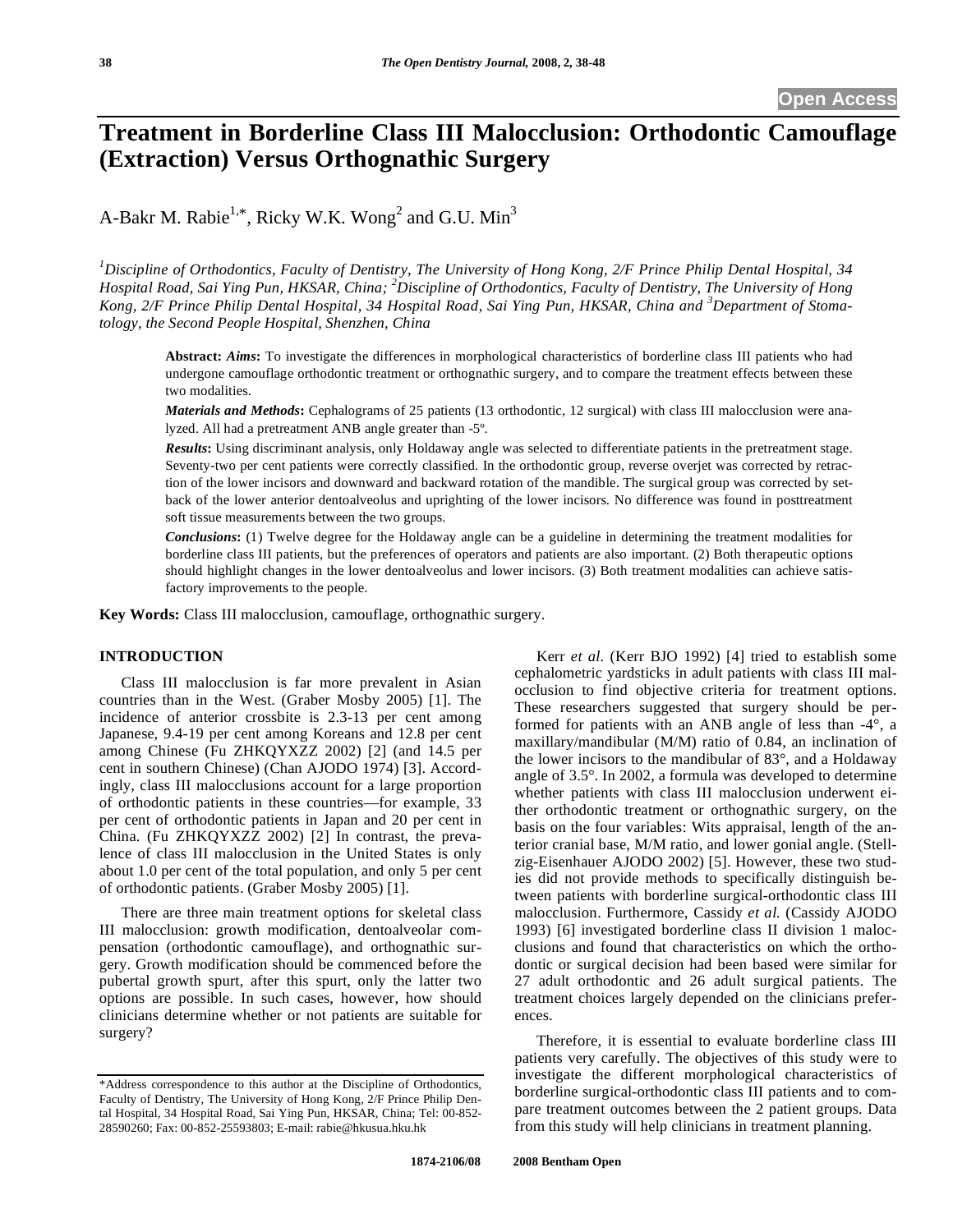# **MATERIAL AND METHODS**

# **Orthodontic Group Samples**

In this retrospective study, we investigated the treatment records from patients who attended the postgraduate clinic of the Discipline of Paediatric Dentistry and Orthodontics, Faculty of Dentistry, The University of Hong Kong, between 2003 and 2006. All anterior crossbite patients who had been treated by orthodontic means alone were included for selection. The selection criteria were as follows:

- 1.Southern Chinese
- 2.Orthodontic treatment performed
- 3.No obvious transversal discrepancy, non-cleft



Before treatment **Before** treatment

4.ANB<1° or Wits appraisal <-7.5 mm, as checked from pretreatment cephalometric records. These limits of the ANB angle and Wits appraisal for skeletal class III malocclusion were derived from cephalometric norms of southern Chinese. (Cooke EJO 1988) [7].

 Twenty patients (13 extraction, 7 non-extraction) satisfied the inclusion criteria, but because the mechanisms of extraction and non-extraction treatment were different, and the sample for non-extraction was small, the non-extraction cases were excluded. Therefore, 13 patients (8 males and 5 females; mean age, 16.2±4.9 years) who underwent extraction were selected as the orthodontic group (Fig. **1**). The details of the extraction protocols are shown in Table **1**. Since all of the pretreatment ANB angles of these patients were



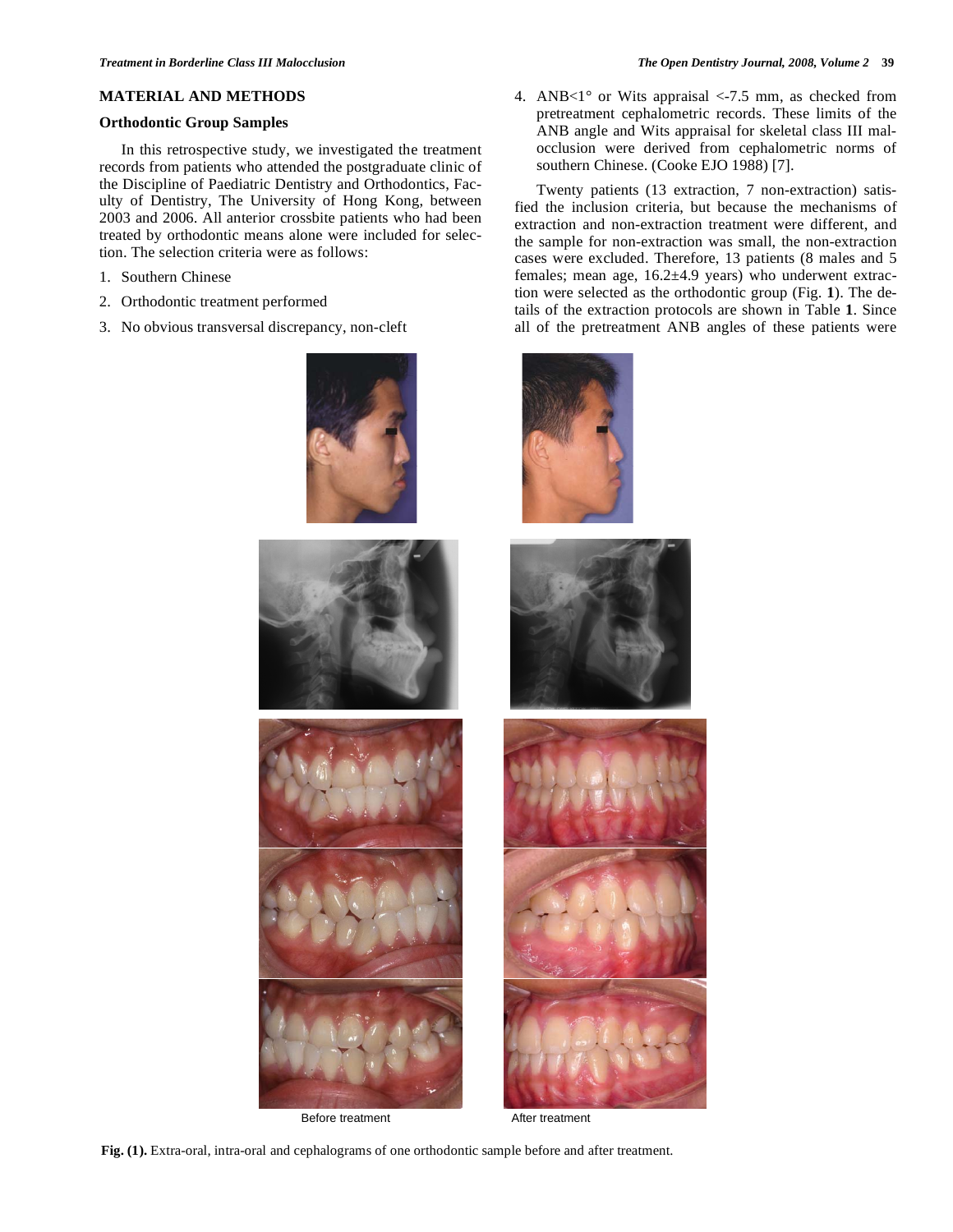greater -5°, this angle was used as the criterion for the surgical sample.

**Table 1. Details of Extraction Protocols in the Orthodontic Group** 

| <b>Extracted Teeth</b> | Total $(n=13)$ |
|------------------------|----------------|
| 14, 24, 34, 44         | 8              |
| 15, 25, 34, 44         | 2              |
| 13, 23, 34, 44         |                |
| 14, 25, 34, 44         |                |
| 34, 44                 |                |

#### **Surgical Group Samples**

Patients with anterior crossbite who attended the postgraduate clinic of the Discipline of Oral and Maxillofacial Surgery, Faculty of Dentistry, The University of Hong Kong, between 2002 and 2006 for surgical treatment were included for selection. The reason for including one more year than the orthodontic group was to obtain a comparable sample size. The selection criteria were the same as those of the orthodontic group except for an ANB angle of greater than -5º. Twelve patients (2 males and 10 females; mean age,  $19.4\pm$ 4.9 years) were included in the surgical sample (Fig. **2**). In them, nine patients had undergone bimaxillary surgery, two patients had undergone mandibular surgery only, and the rest one had undergone maxillary surgery only.



**Fig. (2).** Extra-oral, intra-oral and cephalograms of one surgical sample before and after treatment.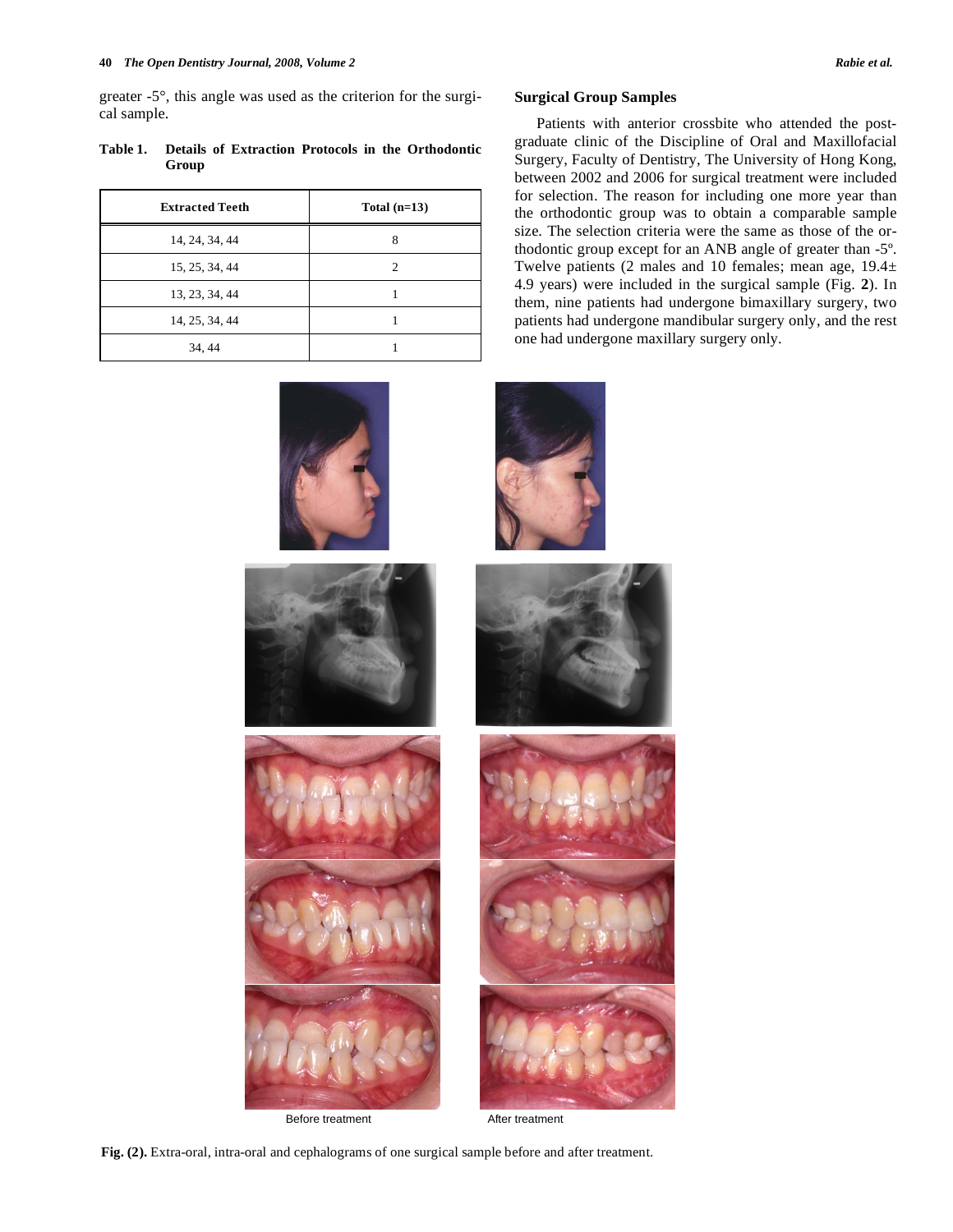#### **Cephalometric Analyses**

All lateral cephalograms that had been obtained before and after treatment were scanned (Epson Expression 1649- XL; Seiko Epson Corp., Japan), traced, and digitized by one investigator. A commercial cephalometric program (Winceph 7.0; Rise Corp., Japan) was used to study the cephalometric landmarks shown in Fig. (**3**). Twenty-four angular, one linear, and three proportional measures were used in this study, most of which were the same as those used in two previous studies, (Kerr BJO 1992) [4] (Stellzig-Eisenhauer AJODO 2002) [5] except for measurements of the NPog-SN angle, Go-Me/S-N ratio, and Z angle.



Fig. (3). Landmarks used in this study: 1, soft-tissue nasion; 2, labrale superius; 3, labrale inferius; 4, soft-tissue pogonion; 5, sella; 6, nasion; 7, orbitale; 8, posterior nasal spine; 9, anterior nasal spine; 10, point A; 11, upper incisor apex; 12, incision superius; 13, upper first premolar tip; 14, upper molar mesial cusp tip; 15, lower molar mesial cusp tip; 16, lower first premolar tip, 17, incision inferius 18, lower incisor apex; 19, point B; 20, pogonion; 21, gnathion; 22, menton 23, lower gonion; 24, gonion; 25, posterior gonion; 26, articulare; 27, basion; 28, porion; 29, sphenoethmoidal point; 30, pterygomaxillare.



**Fig. (4).** Superimposition of averaged pretreatment tracings of orthodontic and surgical groups along S-N at sella. Orthodontic group (dashed line); Surgical group (solid line).

 Because there is an obvious sexual dimorphism among class III patients (Ngan IJAOOS 1997) [8] (Baccetti AO 2005) [9] and this study combined males and females, only angles, proportional measurements, and Wits appraisal were measured in this investigation. All these variables have previously been proven to be independent of sex.



**Fig. (5).** Superimposition of averaged pretreatment and posttreatment tracings within orthodontic group along S-N at sella. Pretreatment (black line); Posttreatment (red line).

#### **Method Error**

Cephalograms from 10 randomly chosen patients were retraced and redigitized on two different occasions separated by a 2-week interval. The method error was calculated using Dahlberg's formula (Houston AJODO 1983) [10]:

$$
ME = \sqrt{\sum d^2 / 2n}
$$

where *d* is the difference between 2 registrations of a pair, and *n* is the number of double registrations. The random errors ranged from 0.46° to 1.79° for angular variables, from 0.02 to 1.68 for ratio variables, and 1.66 mm for Wits appraisal measurements.

#### **Statistical Analyses**

Mann-Whitney U test was applied to compare variables between the orthodontic and surgical groups. Wilcoxon signed rank test was used to compare pretreatment and posttreatment variables for each group. Stepwise discriminant analysis was applied to identify the possible variables that best separated the pretreatment groups. The data were analyzed by using SPSS for Windows, version 13.0 (SPSS Inc., Chicago, Ill). Cutoffs for statistical significance were taken as P<0.05, <0.01, and <0.001.

#### **RESULTS**

# **Comparison of Pretreatment Values between Orthodontic and Surgical Group**

Table  $2$  shows that significant differences ( $P<0.05$ ) were found in three measurements: the Go-Me/S-N ratio, U1-L1 angle, and Holdaway angle. Stepwise discriminant analysis identified only one variable that distinguished between patients suitable for orthodontics from those suitable for surgery. That factor was the Holdaway angle (F likelihood to remove  $= .014$ ). On the basis of the unstandardized discrimi-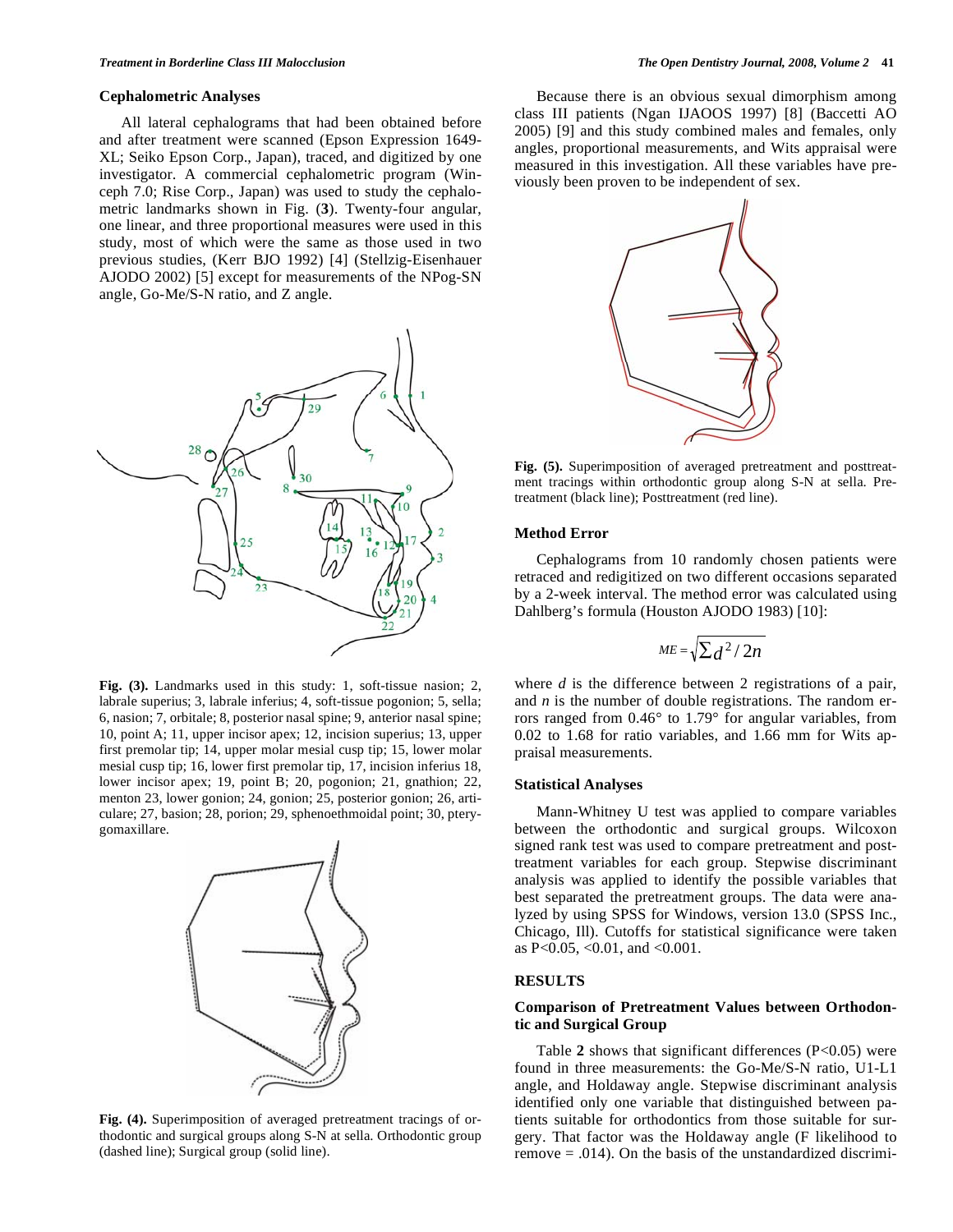|                        | <b>Pre-Treatment Orthodontic Group</b> |          | <b>Pre-Treatment Surgical Group</b> |            | <b>Mann-Whitney U Test</b> |
|------------------------|----------------------------------------|----------|-------------------------------------|------------|----------------------------|
|                        | Mean                                   | SD       | Mean                                | ${\bf SD}$ | Sig.                       |
| Cranial base           |                                        |          |                                     |            |                            |
| PoOr-NBa(°)            | 27.45                                  | 1.82     | 28.86                               | 3.91       | <b>NS</b>                  |
| NSAr(°)                | 123.64                                 | 5.45     | 123.37                              | 6.04       | $_{\rm NS}$                |
| BaSN(°)                | 131.47                                 | 4.39     | 131.49                              | 5.00       | $_{\rm NS}$                |
| Maxillary              |                                        |          |                                     |            |                            |
| SNA(°)                 | 79.89                                  | 2.67     | 80.96                               | 5.08       | $_{\rm NS}$                |
| PP-SN(°)               | 8.76                                   | 2.18     | 9.98                                | 3.50       | $_{\rm NS}$                |
| Mandibular             |                                        |          |                                     |            |                            |
| SNB(°)                 | 81.35                                  | 2.81     | 83.08                               | 6.60       | $_{\rm NS}$                |
| $ML-SN(°)$             | 33.84                                  | 5.23     | 35.65                               | 6.32       | <b>NS</b>                  |
| NPog-SN(°)             | 81.89                                  | 2.55     | 83.43                               | 6.09       | $_{\rm NS}$                |
| Go-Me:S-N              | 111.38                                 | 8.22     | 118.99                              | 9.10       | $\ast$                     |
| Maxillary/Mandibular   |                                        |          |                                     |            |                            |
| AND(°)                 | $-1.46$                                | 2.06     | $-2.12$                             | 2.51       | <b>NS</b>                  |
| Wits(mm)               | $-8.46$                                | 2.73     | $-10.86$                            | 5.61       | $_{\rm NS}$                |
| $PP-ML(°)$             | 25.08                                  | 5.56     | 25.67                               | 6.97       | <b>NS</b>                  |
| M/M ratio              | 0.85                                   | 0.07     | 0.83                                | $0.10\,$   | $_{\rm NS}$                |
| NAPog(°)               | $-3.71$                                | 5.09     | $-3.61$                             | 7.07       | $_{\rm NS}$                |
| Vertical               |                                        |          |                                     |            |                            |
| ArGoMe(°)              | 121.23                                 | 4.28     | 123.71                              | 9.62       | $_{\rm NS}$                |
| Goupper(°)             | 45.65                                  | 3.43     | 45.23                               | 4.41       | <b>NS</b>                  |
| Golower(°)             | 75.58                                  | 4.77     | 78.49                               | 7.01       | <b>NS</b>                  |
| Facial Prop            | 55.43                                  | 2.71     | 56.28                               | 2.49       | $_{\rm NS}$                |
| $Y-axis(°)$            | 61.43                                  | 4.08     | 60.06                               | 3.44       | $_{\rm NS}$                |
| Dentoaleolar           |                                        |          |                                     |            |                            |
| $U1-SN(°)$             | 111.76                                 | 6.02     | 108.74                              | 11.07      | $_{\rm NS}$                |
| $L1-ML(°)$             | 93.74                                  | $7.30\,$ | 86.91                               | 10.97      | $_{\rm NS}$                |
| $U1-L1$ <sup>o</sup> ) | 120.65                                 | 7.89     | 128.71                              | 10.95      | $\approx$                  |
| Soft tissure           |                                        |          |                                     |            |                            |
| Holdaway angle         | 14.57                                  | 4.07     | 10.14                               | 4.26       | $\ast$                     |
| Z angle                | 66.77                                  | 7.85     | 73.99                               | 10.64      | $_{\rm NS}$                |

**Table 2. Comparison of the Pretreatment Values for the between Orthodontic and Surgical Groups** 

NS, not significant; \* P<0.05; \*\* P<0.01; \*\*\* P<0.001.

nant function coefficients of the selected variable, along with a calculated constant, the following equation for individual scores was developed:

Individual score =  $-2.989+0.24\times$ (Holdaway angle)

 The critical score was 12°, which was the mean centroid of the two groups. This implies that a new borderline class III malocclusion patient with a Holdaway angle greater than 12° would be treated successfully by orthodontics alone. On the contrary, a new patient with a Holdaway angle of less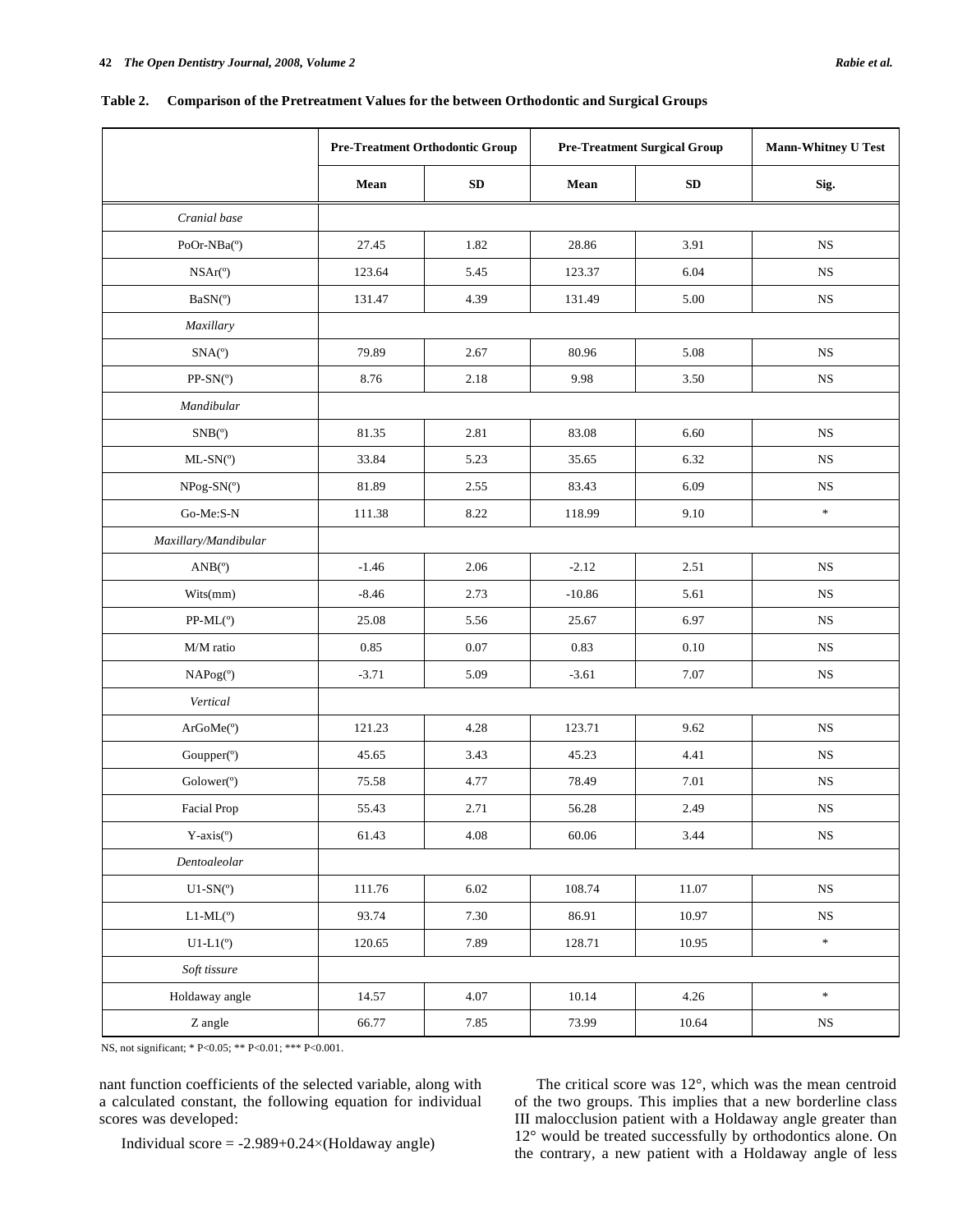than 12° should be treated by combined surgical-orthodontic treatment. In this way, 72 per cent of the patients were correctly classified. Three patients of the orthodontic group and four of the surgical group had been misclassified (Table **3**).

# **Table 3. Classification Results of Stepwise Discriminant Analysis**

| <b>Original Group</b> | <b>Predicted Group Membership</b> |                      |  |  |
|-----------------------|-----------------------------------|----------------------|--|--|
| Membership            | <b>Orthodontic Group</b>          | <b>Surgery Group</b> |  |  |
| Orthodontic group     | $76.9\%$ (n=10)                   | $23.1\%$ (n=3)       |  |  |
| Surgery group         | $33.3\%$ (n=4)                    | $66.7\%$ (n=8)       |  |  |

#### **Comparison of Pretreatment and Posttreatment Values within Orthodontic Group**

Significant increases were found in measurements for the PoOr-NBa angle  $(P<0.05)$ , Go-Me/S-N ratio  $(P<0.01)$ , lower facial height proportion (P<0.05), interincisal angle (P<0.01), and Z angle (P<0.01). The decreases in the gonion angle  $(P<0.01)$ , upper gonion angle  $(P<0.01)$ , and L1-ML angle (P<0.01) were also statistically significant (Table **4**). After tracings were superimposed along the anterior cranial base at the nasion, the posttreatment tracing showed a more prognathic mandible, increased lower facial height, retracted lower incisors, and retruded lower lip than the pretreatment tracing.

 To assess the movement pattern of the lower incisors, an analysis based on sagittal-occlusion analysis (Pancherz AJODO 1985) [11] and a 'Pitchfork diagram' (Johnston BJO 1996) [12] was conducted (Fig. **6**). Table **5** shows that lower incisors were retracted 4.9 mm in the incisal tip and 1.9 mm in the incisal apex.

# **Comparison of Pretreatment and Posttreatment Values within Surgical Group**

After surgical treatment, samples in this group showed significant differences in the following measures: decreased SNB angle (P<0.01), NPog-SN angle (P<0.05); increased L1-ML angle, and Holdaway angle  $(P<0.01)$ ; highly increased ANB angle  $(P<0.01)$ ; and Wits appraisal and M/M ratio (P<0.01) (Table **6**).

 Fig. (**7**) shows the changes after surgery, mainly the setback of the mandibular dentoalveolus and chin, and the uprighting and retraction of the lower lip.

# **Comparison of Posttreatment Values between Orthodontic Group and Surgical Group**

The posttreatment comparison of the two groups and superimposition of averaged tracings are shown in Table **7** and Fig. (**8**), respectively. Significant differences were found in the ANB angle  $(P<0.01)$ , M/M ratio  $(P<0.05)$ , NAPog angle (P<0.01), L1-ML angle (P<0.05), and U1-L1 angle (P<0.01). Apart from the changes with respect to the hard tissues mentioned above, there were no significant differences in the two soft tissue measurements. Hence, both lateral profile improvements were esthetically harmonic, although the lower lip was more distally positioned bodily in the surgical group than in the orthodontic group.



**Fig. (6).** Lower incisor position change. Mandibular tracings superimposed on anterior contour, internal cortical surface of the symphysis and mandibular canal. Pretreatment (black line), posttreatment (red line).

- m The mesiobuccal cusp tip of the mandibular permanent first molar
- it The incisal tip of the most prominent mandibular central incisor
- ii The incisal apex of the most prominent mandibular central incisor
- OL Occlusal line, a line through m and the buccal cusp tip of the mandibular first premolar
- OLP Occlusal line perpendiculare, a line perpendicular to OL through the most anterior point of the bony chin symphysis



**Fig. (7).** Superimposition of averaged pretreatment and posttreatment tracings within surgical group along S-N at sella. Pretreatment (black line); Posttreatment (red line).



**Fig. (8).** Superimposition of averaged posttreatment tracings of orthodontic and surgical groups along S-N at sella. Orthodontic group (dashed line); Surgical group (solid line).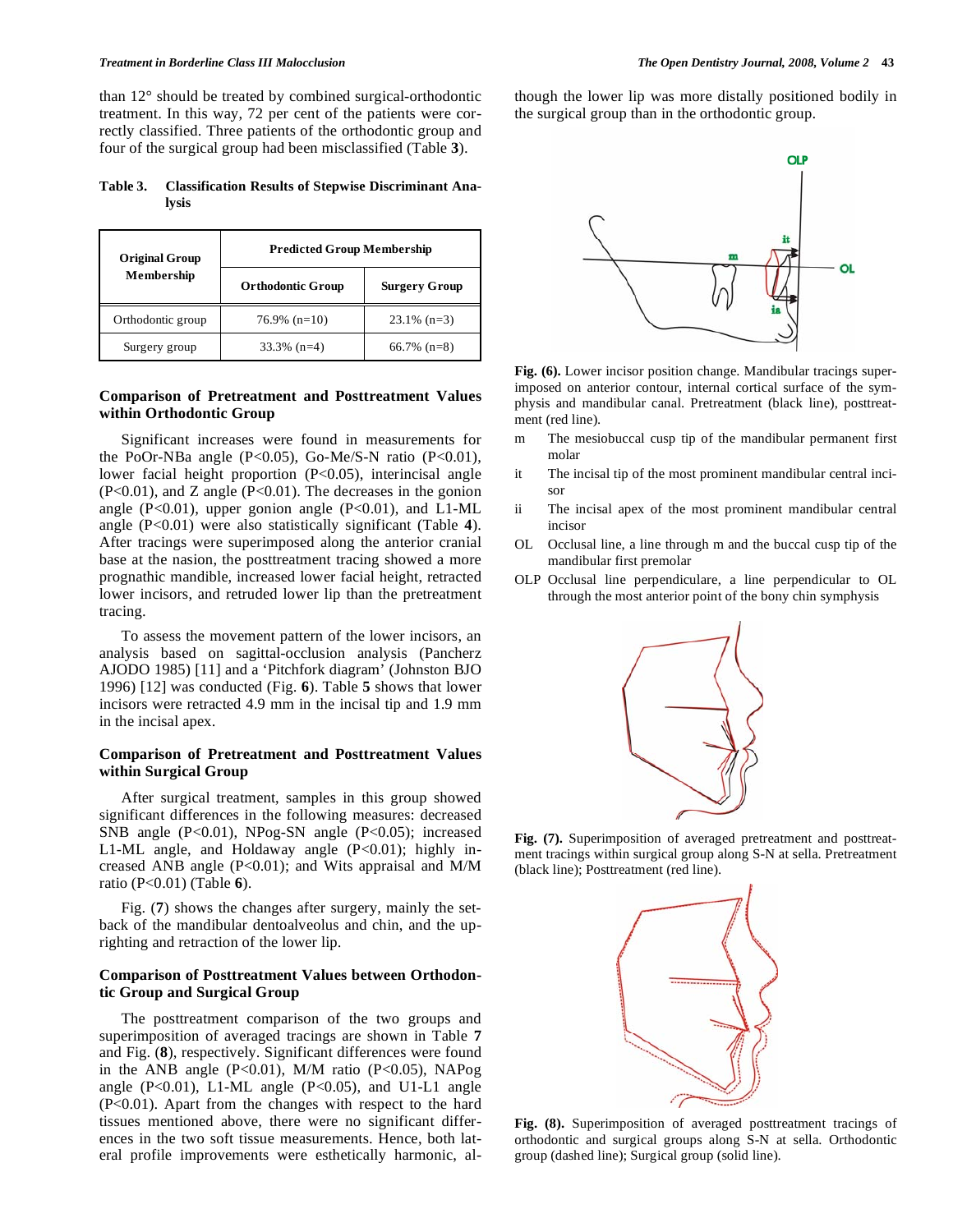|                           | <b>Pre-Treatment Orthodontic Group</b> |            |         | <b>Post-Treatment Orthodontic Group</b> | <b>Wilcoxon Signed Rank Test</b> |
|---------------------------|----------------------------------------|------------|---------|-----------------------------------------|----------------------------------|
|                           | Mean                                   | ${\bf SD}$ | Mean    | ${\bf SD}$                              | Sig.                             |
| Cranial base              |                                        |            |         |                                         |                                  |
| PoOr-NBa(°)               | 27.45                                  | 1.82       | 28.17   | 2.07                                    | $\frac{1}{2} \xi$                |
| NSAr(°)                   | 123.64                                 | 5.45       | 123.67  | 5.61                                    | <b>NS</b>                        |
| $BaSN(^{\circ})$          | 131.47                                 | 4.39       | 132.41  | 5.20                                    | <b>NS</b>                        |
| Maxillary                 |                                        |            |         |                                         |                                  |
| SNA(°)                    | 79.89                                  | 2.67       | 79.11   | 3.49                                    | $_{\rm NS}$                      |
| $PP-SN(°)$                | 8.76                                   | 2.18       | 9.00    | 2.97                                    | <b>NS</b>                        |
| Mandibular                |                                        |            |         |                                         |                                  |
| SNB(°)                    | 81.35                                  | 2.81       | 80.79   | 2.84                                    | <b>NS</b>                        |
| $ML-SN(°)$                | 33.84                                  | 5.23       | 33.65   | 6.16                                    | <b>NS</b>                        |
| NPog-SN(°)                | 81.89                                  | 2.55       | 81.82   | 3.03                                    | <b>NS</b>                        |
| Go-Me:S-N                 | 111.38                                 | 8.22       | 114.43  | 7.07                                    | $\ast\ast$                       |
| Maxillary/Mandibular      |                                        |            |         |                                         |                                  |
| ANB(°)                    | $-1.46$                                | 2.06       | $-1.68$ | 1.54                                    | $_{\rm NS}$                      |
| Wits(mm)                  | $-8.46$                                | 2.73       | $-7.23$ | 3.22                                    | <b>NS</b>                        |
| $PP-ML(°)$                | 25.08                                  | 5.56       | 24.65   | 6.31                                    | $_{\rm NS}$                      |
| $\text{M}/\text{M}$ ratio | 0.85                                   | $0.07\,$   | 0.85    | 0.05                                    | $_{\rm NS}$                      |
| NAPog(°)                  | $-3.71$                                | 5.09       | $-5.33$ | 5.04                                    | $_{\rm NS}$                      |
| Vertical                  |                                        |            |         |                                         |                                  |
| ArGoMe(°)                 | 121.23                                 | 4.28       | 119.44  | 3.87                                    | $\pm\pm$                         |
| Goupper(°)                | 45.65                                  | 3.43       | 43.69   | 3.71                                    | $\divideontimes$                 |
| Golower(°)                | 75.58                                  | 4.77       | 75.74   | 5.16                                    | <b>NS</b>                        |
| Facial Prop               | 55.43                                  | 2.71       | 56.13   | 2.62                                    | $\frac{1}{2^k}$                  |
| $Y-axis(°)$               | 61.43                                  | 4.08       | 61.03   | 3.91                                    | $_{\rm NS}$                      |
| Dentoalveolar             |                                        |            |         |                                         |                                  |
| $U1-SN(°)$                | 111.76                                 | 6.02       | 110.21  | 4.88                                    | $_{\rm NS}$                      |
| $L1-ML(°)$                | 93.74                                  | 7.30       | 86.65   | 6.59                                    | $\ast\ast$                       |
| $U1-L1$ <sup>o</sup>      | 120.65                                 | 7.89       | 129.48  | 5.61                                    | $\ast\ast$                       |
| Soft tissure              |                                        |            |         |                                         |                                  |
| Holdaway angle            | 14.57                                  | 4.07       | 13.46   | 4.87                                    | $_{\rm NS}$                      |
| Z angle                   | 66.77                                  | 7.85       | 74.94   | 9.29                                    | $\ast\ast$                       |

**Table 4. Comparison of the Pretreatment and Posttreatment Values within the Orthodontic Group** 

NS, not significant; \* P<0.05; \*\* P<0.01; \*\*\* P<0.001.

# **DISCUSSION**

 Class III malocclusion is among the most difficult deformities to be corrected, especially using orthodontic means alone. This study focused on successfully treated borderline class III patients to provide some treatment guidelines that can help in treatment decisions for this malocclusion.

 Borderline surgical/orthodontic cases refer to patients with mild to moderate skeletal problems that can be treated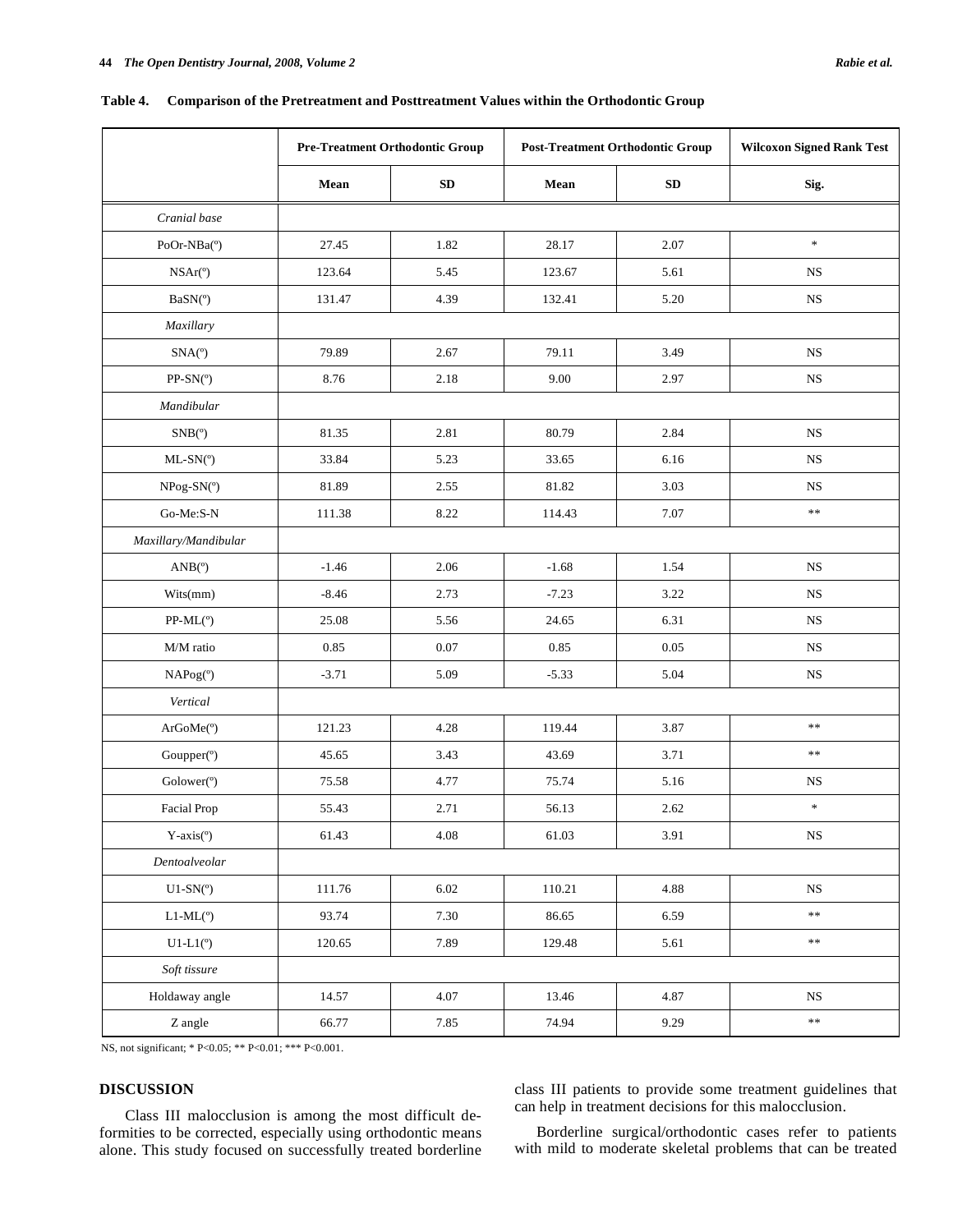by either orthodontic or surgical means. Cassidy (Cassidy AJODO 1993) [6]defined "borderline cases" as those patients who were similar with respect to the characteristics on which the orthodontic/surgical decision appeared to have been based. In this study, the common characteristic of both groups was the same ANB angle range (above -5º).

**Table 5. The Values of the Retraction of the Lower Incisors in the Orthodontic Group (n=13)** 

|                   | Mean | <b>SD</b> |
|-------------------|------|-----------|
| Incisal tip (mm)  | 4.88 | 2.77      |
| Incisal apex (mm) | 1.92 | 1.78      |

 Although many studies (Jacobson AO 1988) [13] suggested combining the ANB angle and Wits appraisal to evaluate the sagittal discrepancy, the ANB angle is still a simpler and more commonly used variable. In this study, the values of Wits appraisal showed no significant difference between the two groups before treatment. This finding indicated that the sagittal discrepancy was actually in the same range in the two groups.

 All of the pretreatment cephalograms used in this study were taken in the CO position, regardless of whether or not the patients had mandibular anterior displacement. Gravely (Gravely BJO 1984) [14] found that a conventional cephalograph taken in the CO position could reasonably reflect the skeletal pattern in most cases. He doubted whether a second cephalograph taken with the incisors held edge to edge provided sufficient additional information.

 Even though all the patients were in the same range of sagittal discrepancy, several significant differences could still be found between orthodontic and surgical patients before treatment. A lower Holdaway angle, higher Go-Me:S-N ratio, and increased U1-L1 angle indicated a more prognathic mandible, greater compensation of incisors, and a more concave profile in the surgical group. Discriminant analysis showed that for the measurement of the profile, the Holdaway angle, was the most crucial variable to classify patients. The threshold value was 12º, which meant that if one patient had a Holdaway angle of greater than 12º, he or she would most likely to be successfully treated by orthodontics. This value was much higher than the 3.5º suggested by Kerr. (Kerr BJO 1992) [4] The variable racial composition of the sample probably contributed to this difference.

 The proportion of correctly classified patients was 72 per cent—less than the 92 per cent found in Stellzig-Eisenharer's study. (Stellzig-Eisenhauer AJODO 2002) [5] A possible reason for the lower proportion is that morphology may not be the only factor that determines the treatment decision, especilally in borderline cases. The preference of patients and operators also could affect the final option chosen. Proffit (Proffit IJAOOS 1990) [15] found that psychologic rather than morphologic characteristics probably were the major influence on whether or not an individual decided to accept surgery. Bell (Bell AJODO 1985) [16] also pointed out that the decision of surgery was mainly related to the self-perception of patients. In addition, the preference of operators was also important. Cassidy (Cassidy AJODO 1993) [6] found that in borderline class II patients, the final treatment choice was highly depended on which clinician the patient happened to contact. Bell (Bell AJODO 1985) [16] opined that surgeons and orthodontists may differ in recommendations for surgical correction. Consequently, a Holdaway angle of 12º can be only a rough guideline to help in treatment planning. Nevertheless, the preference of patients should also be considered.

 It is commonly believed that successful camouflage treatment for class III malocclusion can be achieved by proclination of maxillary incisors, retrusion of mandibular incisors, and downward and backward rotation of mandible. In this study, as all of the patients were extraction cases the upper incisors showed mild retroclination rather than proclination. This finding was similar to that reported by Battagel. (Battagel EJO 1991) [17] Thus, the retraction of the lower incisors and rotation of the mandible were crucial for crossbite correction. In a detailed analysis of the mode of movement of the lower incisors, the crown tips and root apices of the lower incisors were retracted by 4.9 mm and 1.9 mm, respectively, and this retraction was combined with tipping and bodily movement. The bodily movement of the roots was important in preventing over retroclination of the lower incisors. In order to do that, lingual root torque should be applied to the lower incisors during treatment.

 After distalization of the lower incisors, the facial convexity was increased accordingly, which contributed to the significant change in Z angle. Unlike the Holdaway angle, the Z angle (Merrifield AJODO 1966) [18] uses the more protruded lip (upper or lower) rather than the upper lip to establish the profile line, whereas in class III malocclusion, lower lip is always more protruded than upper lip, this is why in this study the change of Z angle showed a statistically significant difference, whereas the Holdaway angle did not.

 Surgical correction of class III malocclusion can be achieved by mandibular setback, maxillary advancement, or a combination of both procedures. In this study, 8 of 12 patient underwent bimaxillary surgery. The main skeletal changes after surgery were setback of the mandibular dentoalveolus and the uprighting of the lower incisors, whereas the skeletal base of both jaws did not show any significant changes. The setback of the dental alveolus in the mandibular anterior region contributed to the decreased ANB angle, increased Wits appraisal, and M/M ratio. Although the mandibular length did not show any obvious decrease, the chin point seemed to follow the setback of the apical base of the incisors, as manifested by the decreased NPog-SN angle. Possible reasons accounting for this finding include distal displacement of the mandible and remodeling of the chin point after anterior subapical osteotomy. The improvement in the Holdaway angle demonstrates the consequent adaptation of the soft tissue. The unchanged Z angle, however, may be explained by the decompensation of the lower incisors, which contributes to the stable position of the lower lip related to the chin point.

 Because the profile rather than occlusion may be the main focus of concern for class III patients, (Bailey IJAOOS 2001) [19] improvement in the profile should play a major role in the evaluation of treatment outcomes. In this study,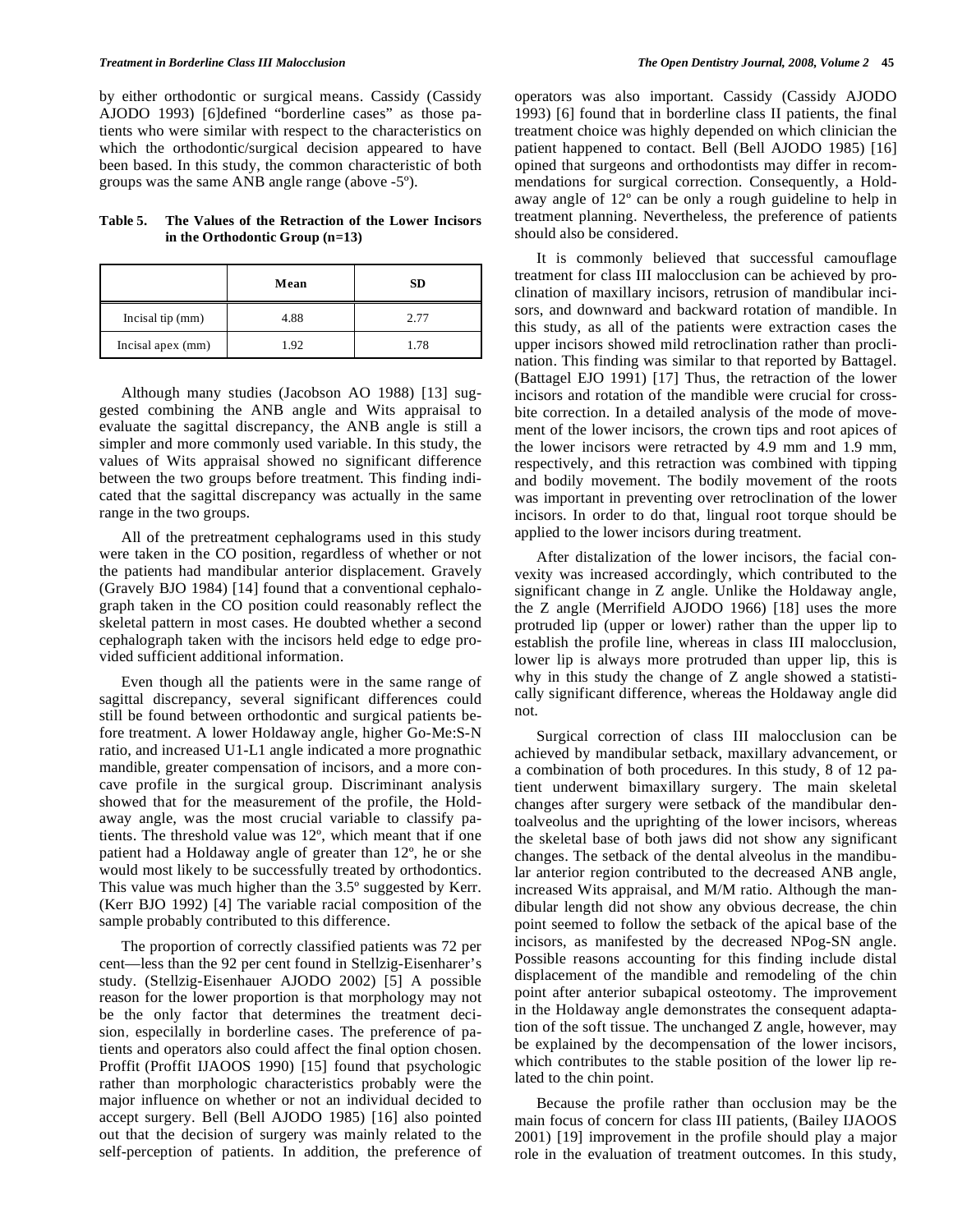|  |  | Rabie |
|--|--|-------|
|  |  |       |
|  |  |       |

|                                           |          | <b>Pre-Treatment Surgical Group</b> |         | <b>Post-Treatment Surgical Group</b> | <b>Wilcoxon Signed Rank Test</b> |
|-------------------------------------------|----------|-------------------------------------|---------|--------------------------------------|----------------------------------|
|                                           | Mean     | ${\bf SD}$                          | Mean    | ${\bf SD}$                           | Sig.                             |
| Cranial base                              |          |                                     |         |                                      |                                  |
| PoOr-NBa(°)                               | 28.86    | 3.91                                | 28.49   | 3.40                                 | $_{\rm NS}$                      |
| NSAr(°)                                   | 123.37   | 6.04                                | 123.72  | 5.00                                 | $_{\rm NS}$                      |
| BaSN(°)                                   | 131.49   | 5.00                                | 132.53  | 5.84                                 | $_{\rm NS}$                      |
| Maxillary                                 |          |                                     |         |                                      |                                  |
| SNA(°)                                    | 80.96    | 5.08                                | 80.91   | 4.63                                 | $_{\rm NS}$                      |
| $PP-SN(°)$                                | 9.98     | 3.50                                | 9.53    | 3.68                                 | <b>NS</b>                        |
| Mandibular                                |          |                                     |         |                                      |                                  |
| SNB(°)                                    | 83.08    | 6.60                                | 79.62   | 5.12                                 | $\ast\ast$                       |
| $ML-SN(°)$                                | 35.65    | 6.32                                | 37.01   | 5.31                                 | $_{\rm NS}$                      |
| NPog-SN(°)                                | 83.43    | 6.09                                | 81.38   | 4.86                                 | $\ast$                           |
| Go-Me:S-N                                 | 118.99   | 9.10                                | 117.02  | 7.71                                 | <b>NS</b>                        |
| Maxillary/Mandibular                      |          |                                     |         |                                      |                                  |
| ANB(°)                                    | $-2.12$  | 2.51                                | 1.30    | 2.36                                 | $\ast$                           |
| Wits(mm)                                  | $-10.86$ | 5.61                                | $-4.85$ | 3.60                                 | $\ast\ast$                       |
| $PP-ML(°)$                                | 25.67    | 6.97                                | 27.48   | 5.94                                 | <b>NS</b>                        |
| M/M ratio                                 | 0.83     | $0.10\,$                            | 0.93    | 0.12                                 | $\ast$                           |
| NAPog(°)                                  | $-3.61$  | 7.07                                | $-0.97$ | 4.49                                 | <b>NS</b>                        |
| Vertical                                  |          |                                     |         |                                      |                                  |
| ArGoMe(°)                                 | 123.71   | 9.62                                | 124.19  | 9.64                                 | $_{\rm NS}$                      |
| Goupper(°)                                | 45.23    | 4.41                                | 45.56   | 4.92                                 | $_{\rm NS}$                      |
| Golower(°)                                | 78.49    | 7.01                                | 78.64   | 6.34                                 | <b>NS</b>                        |
| Facial Prop                               | 56.28    | 2.49                                | 56.58   | 2.87                                 | $_{\rm NS}$                      |
| $Y-axis(°)$                               | 60.06    | 3.44                                | 61.05   | 4.04                                 | $_{\rm NS}$                      |
| Dentoaleolar                              |          |                                     |         |                                      |                                  |
| $U1-SN(°)$                                | 108.74   | 11.07                               | 107.28  | 8.23                                 | $_{\rm NS}$                      |
| $L1-ML(°)$                                | 86.91    | 10.97                               | 94.02   | 7.96                                 | $\ast\ast$                       |
| $U1-L1$ <sup>(<math>\degree</math>)</sup> | 128.71   | 10.95                               | 121.70  | 7.17                                 | $_{\rm NS}$                      |
| Soft tissure                              |          |                                     |         |                                      |                                  |
| Holdaway angle                            | 10.14    | 4.26                                | 14.72   | 2.90                                 | $\ast\ast$                       |
| Z angle                                   | 73.99    | 10.64                               | 75.71   | 4.85                                 | <b>NS</b>                        |

**Table 6. Comparison of the Pretreatment and Posttreatment Values within the Surgical Group** 

NS, not significant; \* P<0.05; \*\* P<0.01; \*\*\* P<0.001.

both patient groups showed obvious improvements in their profile. Although the lack of significant difference in Holdaway angle and Z angle between the two groups does not mean that orthodontic treatment can achieve the same degree of improvement as the surgical approach, orthodontics can still change the profile to achieve an acceptable esthetic effect. The most pronounced characteristic of soft tissue change in this study was limited to the lower lip rather than both lips, regardless of treatment group. This finding was different from that of previous studies, in which a change in both lips was described. (Lew IJAOOS 1990) [20] The sampling technique of the borderline and extraction cases may account for this difference.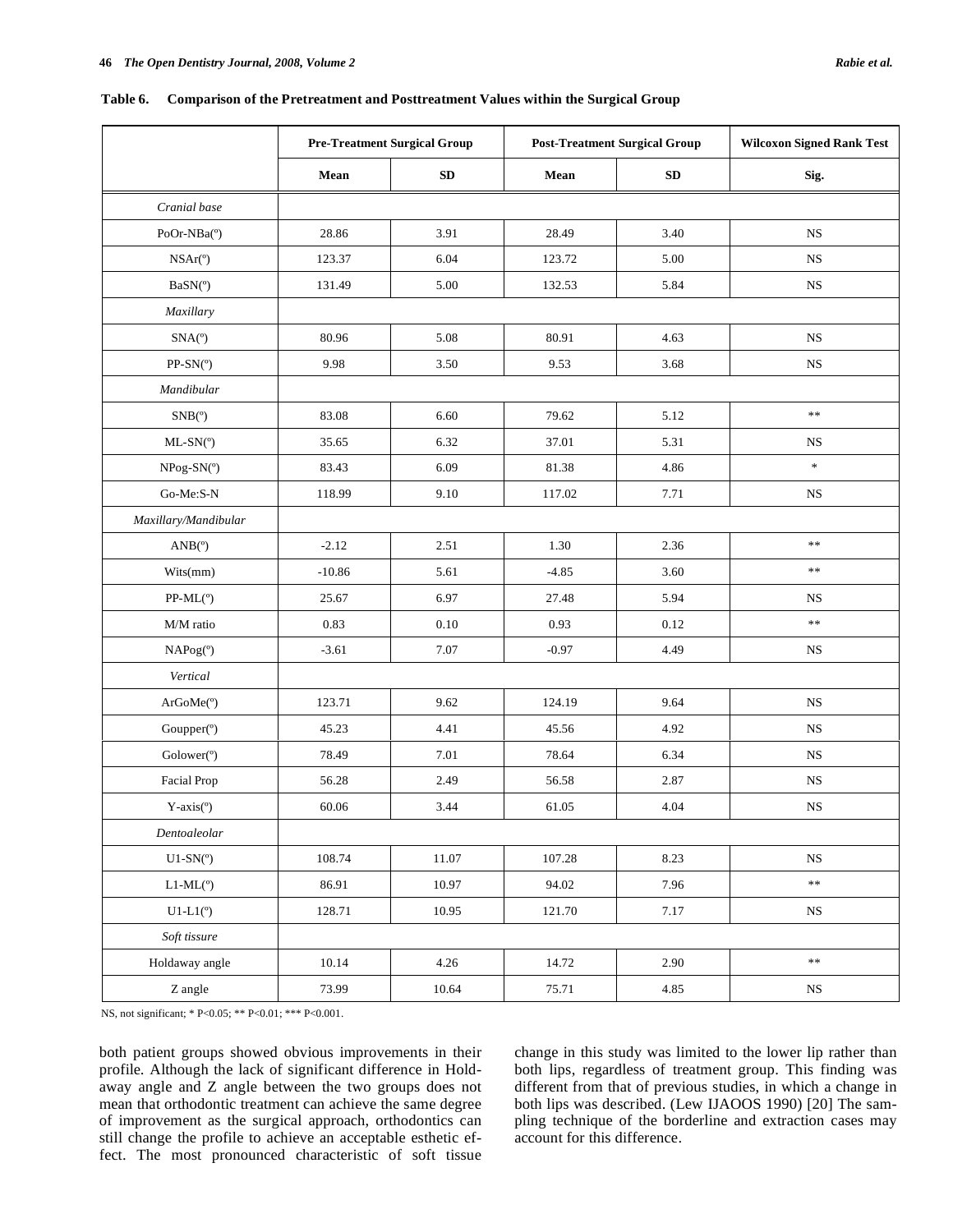|                      | <b>Post-Treatment Orthodontic Group</b> |            | <b>Post-Treatment Surgical Group</b> |            | Mann-Whitney U Test |
|----------------------|-----------------------------------------|------------|--------------------------------------|------------|---------------------|
|                      | Mean                                    | ${\bf SD}$ | Mean                                 | ${\bf SD}$ | Sig.                |
| Cranial base         |                                         |            |                                      |            |                     |
| PoOr-NBa(°)          | 125.90                                  | 129.50     | 28.49                                | 3.40       | <b>NS</b>           |
| NSAr(°)              | 48.63                                   | 42.34      | 123.72                               | 5.00       | $_{\rm NS}$         |
| BaSN(°)              | 132.41                                  | 5.20       | 132.53                               | 5.84       | $_{\rm NS}$         |
| Maxillary            |                                         |            |                                      |            |                     |
| SNA(°)               | 79.11                                   | 3.49       | 80.91                                | 4.63       | $_{\rm NS}$         |
| $PP-SN(°)$           | 9.00                                    | 2.97       | 9.53                                 | 3.68       | $_{\rm NS}$         |
| Mandibular           |                                         |            |                                      |            |                     |
| SNB(°)               | 80.79                                   | 2.84       | 79.62                                | 5.12       | $_{\rm NS}$         |
| $ML-SN(°)$           | 33.65                                   | 6.16       | 37.01                                | 5.31       | <b>NS</b>           |
| NPog-SN(°)           | 81.82                                   | 3.03       | 81.38                                | 4.86       | $_{\rm NS}$         |
| $Go-Me: S-N$         | 114.43                                  | 7.07       | 117.02                               | 7.71       | $_{\rm NS}$         |
| Maxillary/Mandibular |                                         |            |                                      |            |                     |
| ANB(°)               | $-1.68$                                 | 1.54       | 1.30                                 | 2.36       | $\ast$              |
| Wits(mm)             | $-7.23$                                 | 3.22       | $-4.85$                              | 3.60       | $_{\rm NS}$         |
| $PP-ML(°)$           | 24.65                                   | 6.31       | 27.48                                | 5.94       | <b>NS</b>           |
| M/M ratio            | 0.85                                    | 0.05       | 0.93                                 | 0.12       | $\frac{1}{2}$       |
| NAPog(°)             | $-5.33$                                 | 5.04       | $-0.97$                              | 4.49       | $\ast$              |
| Vertical             |                                         |            |                                      |            |                     |
| ArGoMe(°)            | 119.44                                  | 3.87       | 124.19                               | 9.64       | <b>NS</b>           |
| Goupper(°)           | 43.69                                   | 3.71       | 45.56                                | 4.92       | $_{\rm NS}$         |
| Golower(°)           | 75.74                                   | 5.16       | 78.64                                | 6.34       | <b>NS</b>           |
| Facial Prop          | 56.13                                   | 2.62       | 56.58                                | 2.87       | $_{\rm NS}$         |
| $Y-axis(°)$          | 61.03                                   | 3.91       | 61.05                                | 4.04       | $_{\rm NS}$         |
| Dentoaleolar         |                                         |            |                                      |            |                     |
| $U1-SN(°)$           | 110.21                                  | 4.88       | 107.28                               | 8.23       | $_{\rm NS}$         |
| $L1-ML(°)$           | 86.65                                   | 6.59       | 94.02                                | 7.96       | $\ast$              |
| $U1-L1$ <sup>o</sup> | 129.48                                  | 5.61       | 121.70                               | 7.17       | $\ast\ast$          |
| Soft tissure         |                                         |            |                                      |            |                     |
| Holdaway angle       | 13.46                                   | 4.87       | 14.72                                | 2.90       | $_{\rm NS}$         |
| Z angle              | 74.94                                   | 9.29       | 75.71                                | 4.85       | $_{\rm NS}$         |

# **Table 7. Comparison of the Posttreatment Values between the Orthodontic and Surgical Groups**

NS, not significant; \* P<0.05; \*\* P<0.01; \*\*\* P<0.001.

# **CONCLUSIONS**

In conclusion, the present study indicates that (1) the Holdaway angle can be a reliable guide in determining the treatment modality for patients who represent borderline

class III surgical cases; (2) the treatment effect of both treatment options should emphasize a change in the lower jaw and lower incisors; and (3) among correctly chosen patients, both treatment modalities can acquire a satisfactory profile improvement.